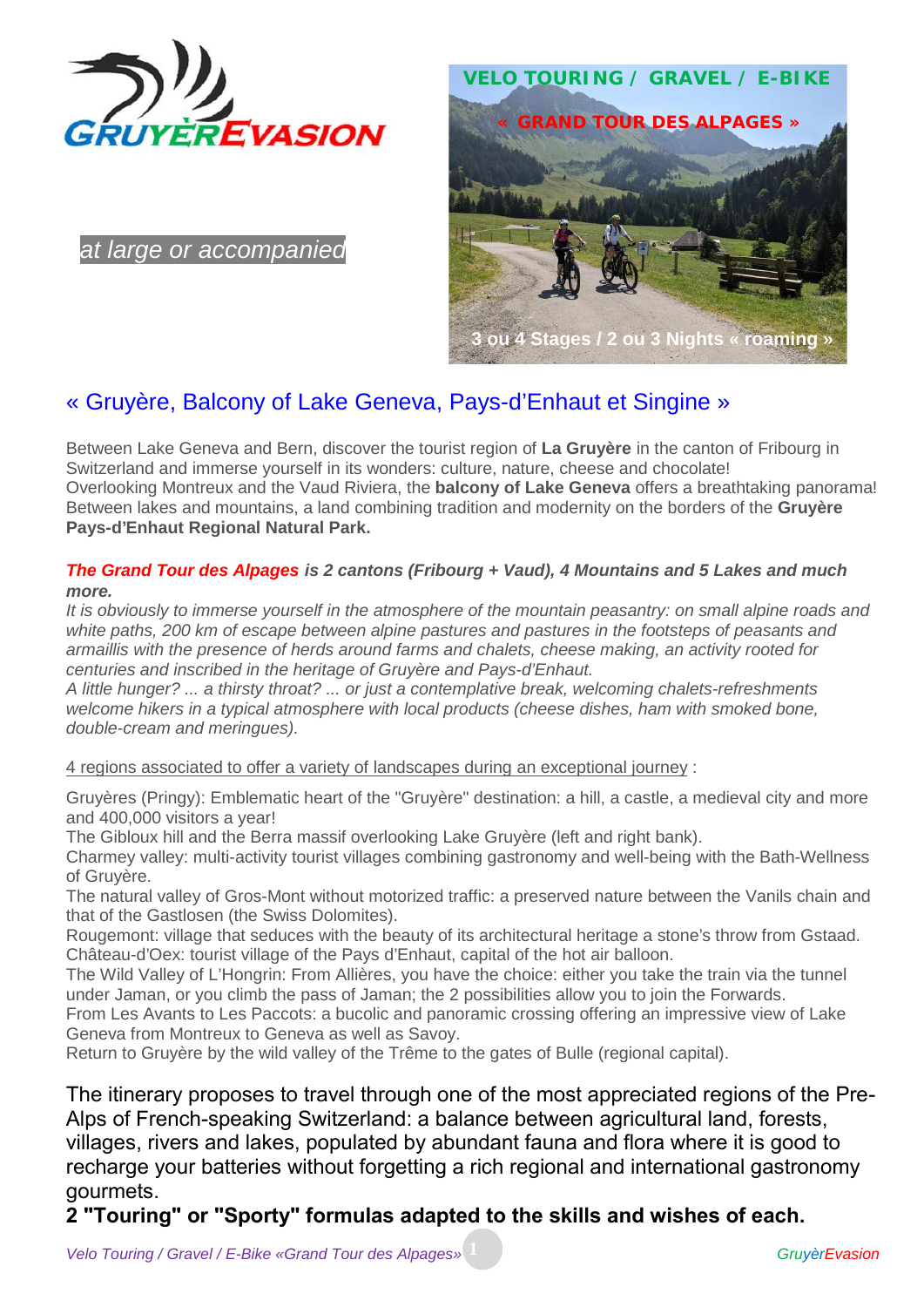The **"Grand Tour des Alpages" offers** a good mix between safety and tranquility and will make you discover the most beautiful landscapes of Gruyère, the balcony of Lake Geneva and the Pays-d'Enhaut with nights chosen among the emblematic "spots" of the regions crossed.

## **In brief:**

- Accommodation: Middle class hotels (+/- 3 stars) with breakfast "Standing" option on request
- *Transport of luggage to the premises of the accommodation*
- Maps, GPS tracks (in freedom), Road-book, Tourist documentation

## **By the numbers:**

3 to 4 Days of cycling / 2 to 3 Nights

 $170 > 200$  km / approx.  $4'500$  m D+ /  $20:00 > 25:00$  hours of saddle (depending on the pace)

Difficulties: technique 2 to 3 out of 5 / physical 2 to 4 out of 5 (if electric bike or not)

## **Summary:**

Formula "Touring"

Day 1:

Gruyères (Pringy) > Pont-la-Ville or Rossens via the Gibloux massif by crossing Panorama of Lake Gruyère.

Day 2:

Pont-la-Ville or Rossens > Valley of Charmey via the valleys of the Singine and the Berra massif.

Day 3:

Valley of Charmey > L'Hongrin Valley (Allières) via the Gros-Mont plateau, Rougemont and Château-d'Oex.

Day 4:

L'Hongrin Valley (Allières) > Gruyères (Pringy) via the railway tunnel under Jaman mountain > Les Paccots and the Trême valley.

## "Sporty" formula

Day 1:

Gruyères (Pringy) > Pont-la-Ville or Rossens via the Gibloux massif by crossing Panorama of Lake Gruyère.

Day 2:

Pont-la-Ville or Rossens > Château-d'Oex or Rougemont via the valleys of the Singine, the Berra massif and the Gros-Mont plateau.

Day 3:

Château-d'Oex or Rougemont > Gruyères (Pringy) via the L'Hongrin valley, the Jaman pass > Les Paccots and the Trême valley.

*Option: Possibility to request the services of an accompanying guide.*

## **Price Package : from CHF 380.- per person "at large"**

*Velo Touring / Gravel / E-Bike «Grand Tour des Alpages»* **2** *GruyèrEvasion*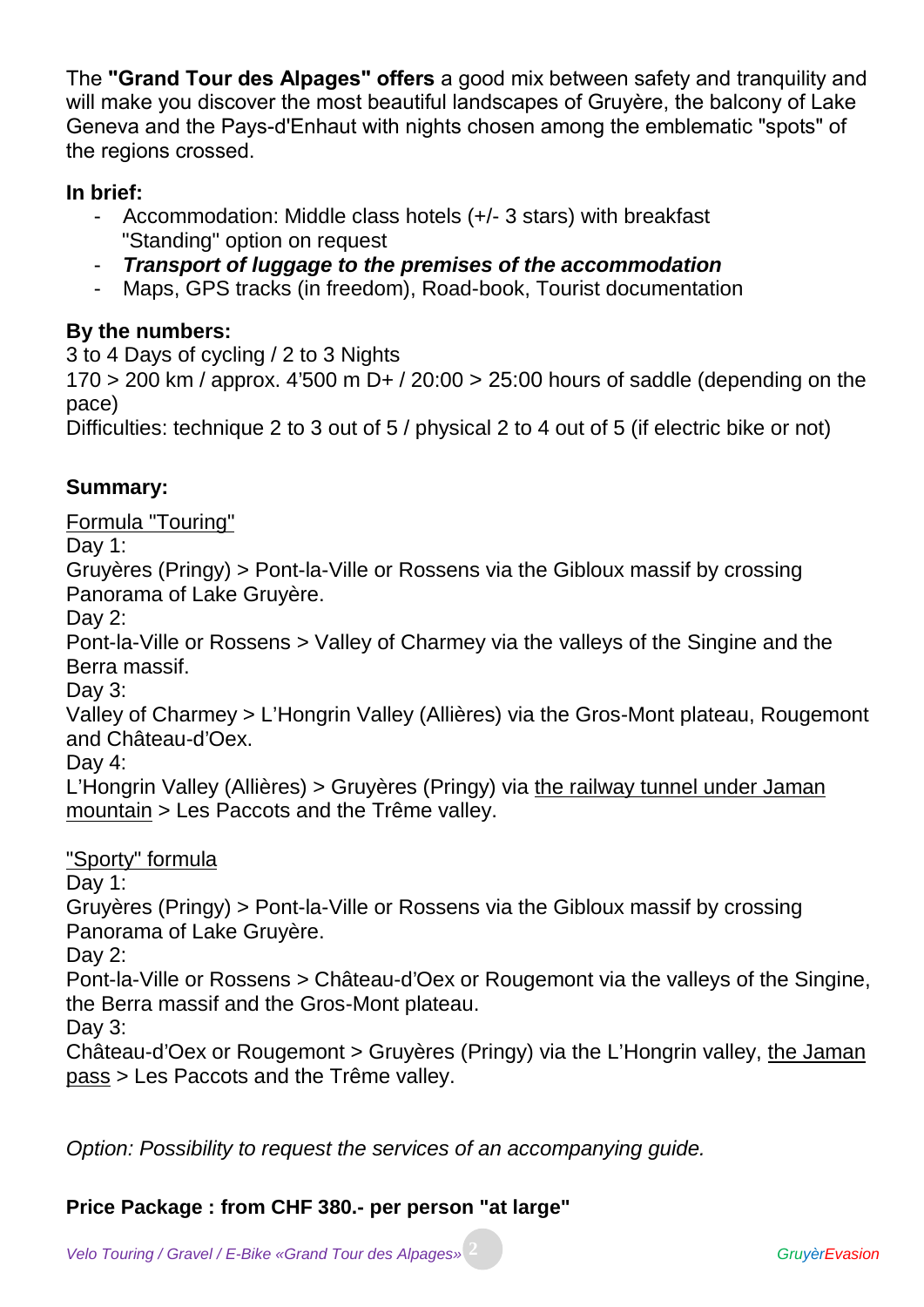## Red tape

Your trip is organized and coordinated by:

**GruyèrEvasion** R. des Rounè 35 CH – 1661 Le Pâquier-Montbarry Email: info@gruyere-evasion.ch Tel. 0041 79 377 27 44 or 0041 79 722 77 36 www.gruyere-evasion.ch

hereinafter referred to as "Organizer"

## Home & Departure

Day 1 in Pringy (Gruyères) at 08:00

**Restaurant of La Maison du Gruyère**

Place de la Gare 3, 1663 Pringy-Gruyères FR Tel. 0041 26 921 84 00 NB *Paid parking!* (possibility to anticipate for free parking spaces)

In case of a last-minute problem, contact your Organizer: Tel. 0041 79 377 27 44 or 004179 722 77 36 – E-mail: info@gruyere-evasion.ch

## Location & Access

Public transport : SBB/SBB train > Romont (Station), then TPF train > Bulle > Gruyères (Station)

Car :

From the South: Motorway A12 > Lausanne > Vevey > Bulle (exit)

From the North: A12 motorway > Fribourg > Bulle (exit)

then bypass road H189 > Le Pâquier (exit), cantonal road > Pringy (Gruyères)

## End of stay

In the afternoon of the last stage

**Restaurant of La Maison du Gruyère**

Place de la Gare 3, 1663 Pringy-Gruyères FR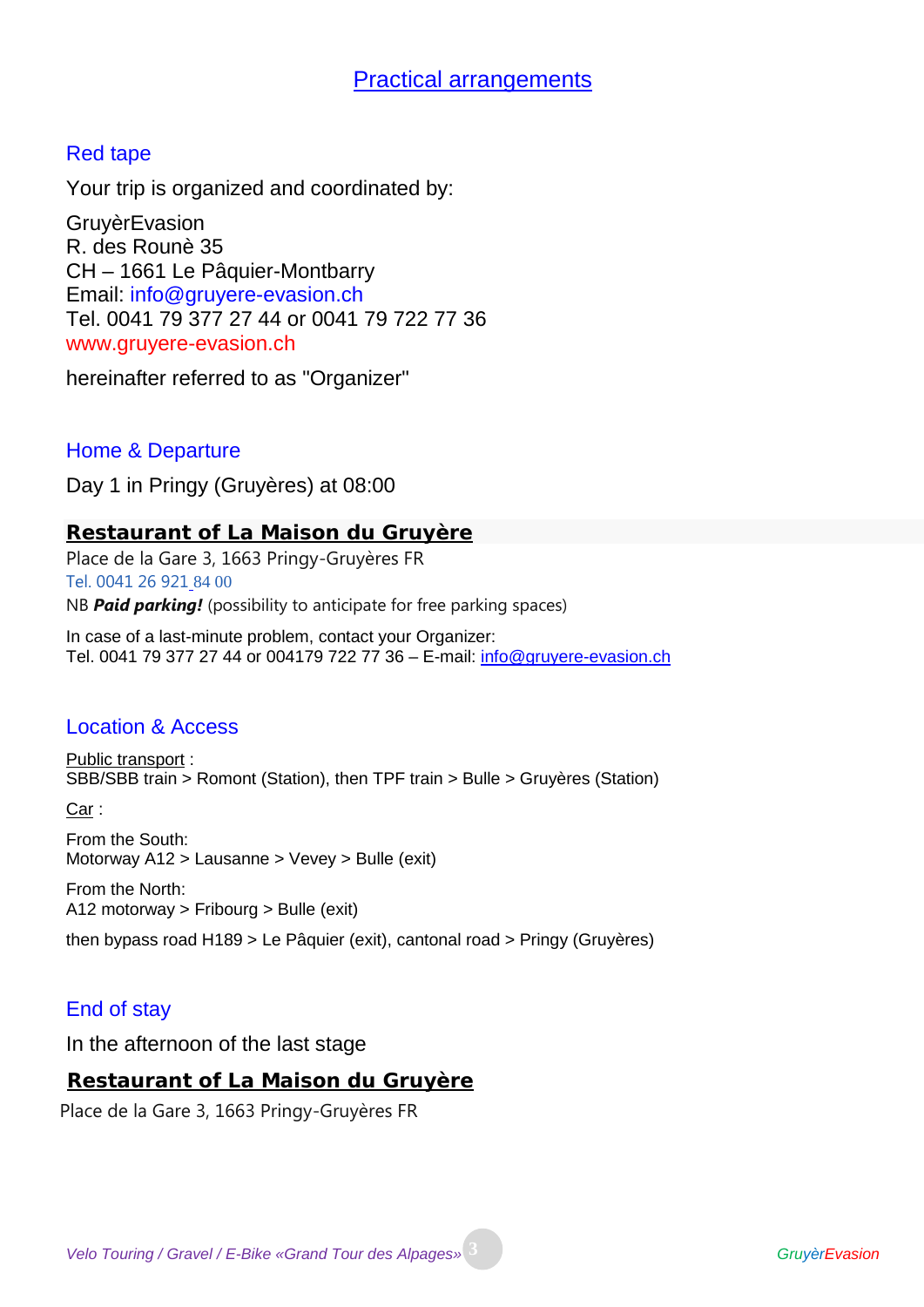## **Itinerary**

#### **This is a pre-alpine route evolving between 680 m and 1,460 m above sea level.**

Path on several types of land:

A majority of small asphalt and/or concrete roads as well as white paths open to road traffic. Some sections of 4 x 4 roads traveled by livestock and agricultural vehicles. Forest tracks founded.

A certain habit of cycling and a good command of your E-Bike are advised.

## **The "Touring" and "Sporty" formulas take the same route except for the possible variants and EXCEPT the Allières section > Les Avants:**

## **Formula "Touring" = Train MOB (railway tunnel)**

**"Sporty" formula = Ascent the Jaman Pass**

The main difference consists of a more or less high pace and more or less important hours of saddle hence different daily distances.

## Level & Skills

#### **Formula "TOURING"**

PHYSICAL LEVEL: 2 to 3 on a scale of 5 Sport, you like, mountain biking too and you do at least 1 weekly outing. Through this circuit, you are able to chain several outings of 40 > 50 km per day. 4 Days of cycling: Altitude difference + cumulative: 1000 to 1300 m / 5 > 6 hours of saddle / day.

TECHNICAL LEVEL: 2 to 3 on a scale of 5

In addition to asphalt/concrete roads and white paths, the route includes a few sections of unpaved 4 x 4 roads, founded forest trails and 2 or 3 short portions of uncompromising trails.

Given the relative slope of some passages (ascent / descent), it is therefore a question of mastering your machine in terms of balance, braking and piloting, especially if it is an electric bike with a significant weight!

#### **"SPORTY" formula**

PHYSICAL LEVEL: 3 to 4 on a scale of 5

Cycling is your sport. You have good physical fitness and regular training. You are able to chain several outings and have the taste of the effort to travel 50 > 80 km per day.

3 Days of cycling: Altitude difference + cumulative: 1000 to 2000 m / 6 > 8 hours of saddle per day.

TECHNICAL LEVEL: 3 to 4 on a scale of 5

Apart from the Jaman Pass and the possible variants, the route is equivalent to that of the "Touring" formula.

## Accommodation

From the night of the  $1st$  day to the one preceding the last day :

#### **"Rustic"**

Simple hotels, inns, cottages, B&B or bed and breakfast: room from 2 to 4 or collective (depending on the availability and composition of your group)

Private or, sometimes, common bathroom.

Sheets and slippers of huts (Crocs) provided

#### **"Comfort"**

3 to 4 star hotels or quality B&B, sometimes with swimming pool and / or wellness area

E-Bike: battery charge guaranteed!

#### **"Standing"**

Hotels 4 to 5 stars, with swimming pool and / or wellness area (depending on the establishment) E-Bike: battery charge guaranteed!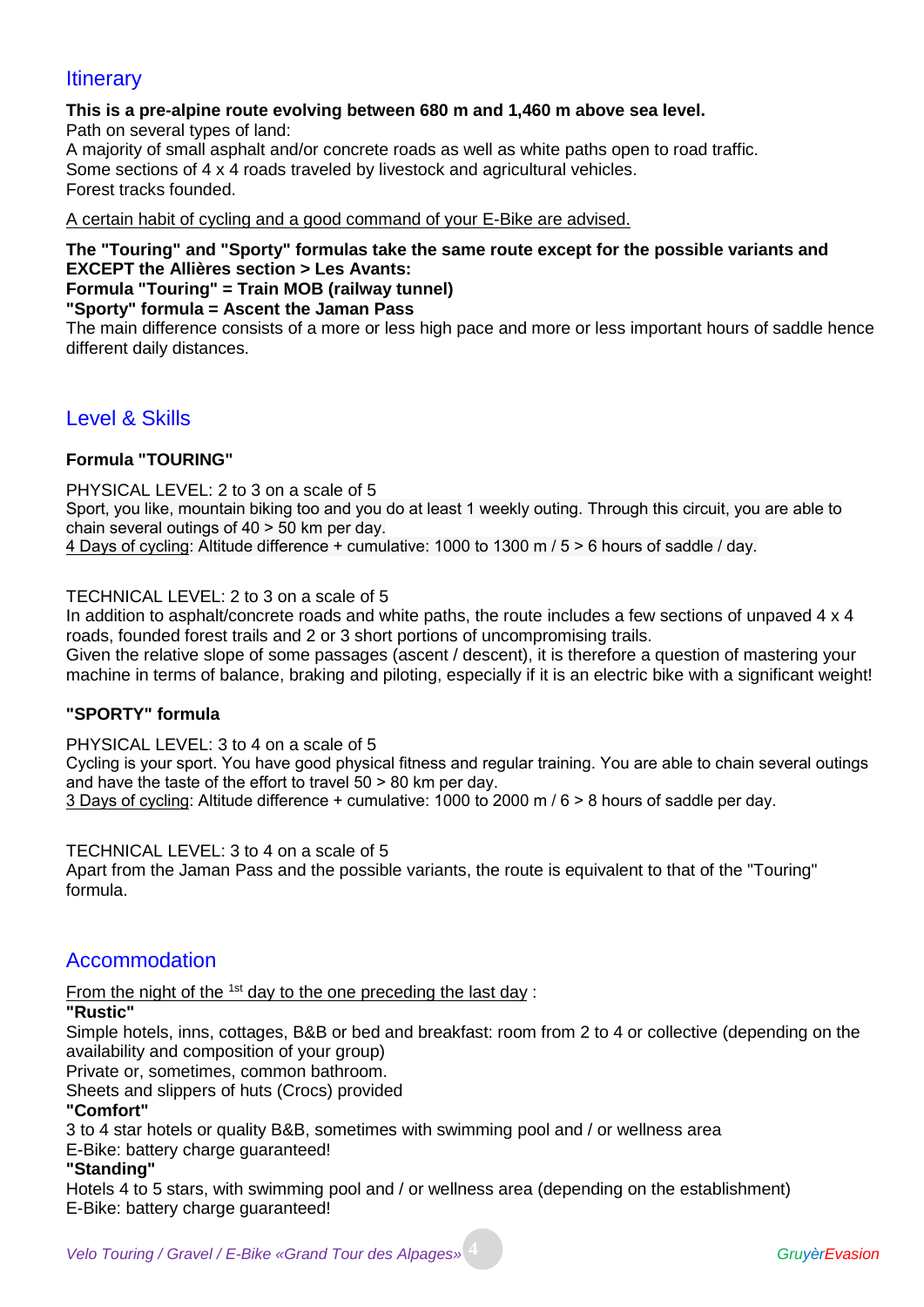Night(s) before or after the stay : OPTION: Additional night(s) to book individually: www.la-gruyere.ch

## Baggage routing

#### **You only carry your belongings for the day in a small backpack!**

#### **During your tour, 1 itinerant luggage per person follows you** :

You find your luggage every night at the stage.

This is one travel/sports bag per person not too large (60 cm maximum), the weight of which does not exceed 10 kg + 1 bag of technical equipment for the group.

*Luggage must be tagged with your LAST NAME, First Name, Address + Dates and Locations of the Accommodations.*

*Your Organizer disclaims all liability in the event of deterioration of any fragile object.*

*Every morning, luggage must be deposited at the place indicated by the host no later than 09:00!*

## Meals + Picnics

MORNING:

A hearty breakfast adapted to endurance efforts is served by the host and included in the organizer's package (days  $2 > 4$ ).

MIDDAY:

Day <sup>1:</sup> Have a picnic on you! (few opportunities to eat on the course and limited time).

Possibility to buy / order sandwiches from hosts (NOT included in the package)

OR refuel in the villages crossed (bakeries, small local shops)

OR stop at a chalet-refreshment bar or a restaurant on the course; this is often a good idea to discover the local products of a region.

You will find the information on your journey log.

EVENING:

Meals "à la carte" with the hosts (NOT included in the package)

## Hiking folder

At least 1 week before your departure but after receipt of the balance, your Organizer sends one file per group. It includes:

- Topoguide (paper maps with plots)
- Detailed descriptions of itineraries per day step by step
- Road-book with contact details of hosts, Resto-Buvettes, Cycle Shops etc.
- Tourist documentation of the region "La Gruyère"
- **GPS Tracks = GPX Files via Email (1 x per group)**

Consult your Organizer if you want additional files: + CHF 100.-/pce.

*If your registration occurs less than 10 days before departure, your journey log will be sent to the 1st accommodation. As a precaution, we will send it "by express" (type Swiss Post Express); a supplement will be requested (according to the rates in force at the time of booking).*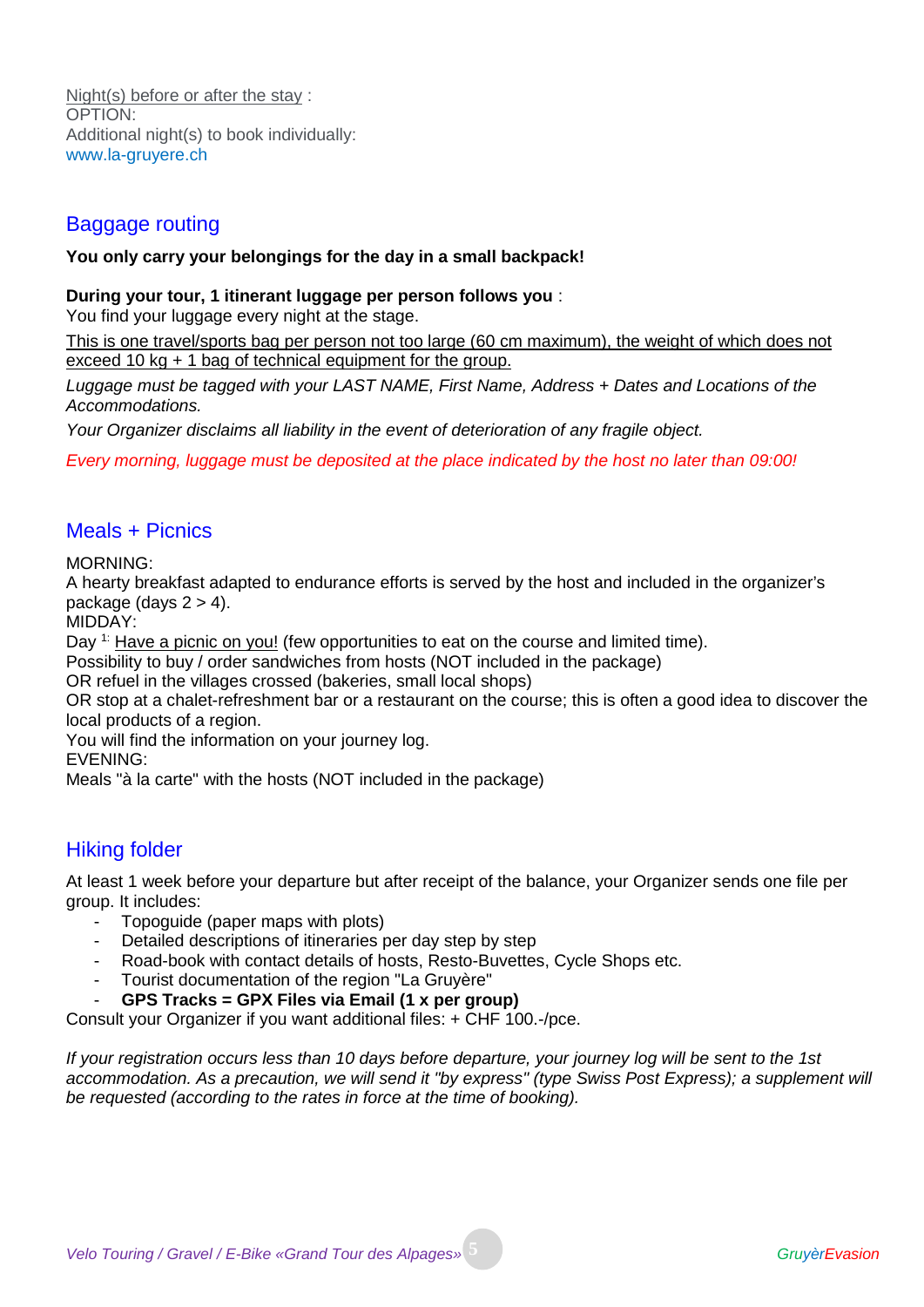## Departure periods

May to October subject to adverse climatic conditions at altitude (several passages between 1200m and 1500m)

#### **Departure days:**

May, June, September and October: Monday, Tuesday, Wednesday and Thursday July and August: every day

#### **Price**

Package per person "at large" :

| Formula "Touring" 4 Days / 3 Nights<br>For 6 Participants<br>For 5 Participants<br>For 4 Participants<br>For 3 Participants<br>For 2 Participants<br>For 1 Individual Participant<br>$(**2$ nights out of 3) | <b>RUSTIC</b><br><b>CHF</b><br>$450 -$<br><b>CHF</b><br>480.-<br><b>CHF</b><br>$520 -$<br><b>CHF</b><br>$580 -$<br><b>CHF</b><br>$700 -$<br>CHF 1'080.-           | <b>COMFORT**</b><br><b>CHF</b><br>$550 -$<br><b>CHF</b><br>$580 -$<br><b>CHF</b><br>$620 -$<br><b>CHF</b><br>$680 -$<br><b>CHF</b><br>$800 -$<br>CHF 1'180.- |
|--------------------------------------------------------------------------------------------------------------------------------------------------------------------------------------------------------------|-------------------------------------------------------------------------------------------------------------------------------------------------------------------|--------------------------------------------------------------------------------------------------------------------------------------------------------------|
| "Sporty" packages 3 days / 2 nights<br>For 6 Participants<br>For 5 Participants<br>For 4 Participants<br>For 3 Participants<br>For 2 Participants<br>For 1 Individual Participant                            | <b>RUSTIC</b><br><b>CHF</b><br>$380 -$<br><b>CHF</b><br>$410 -$<br><b>CHF</b><br>440.-<br><b>CHF</b><br>$500 -$<br><b>CHF</b><br>$620 -$<br><b>CHF</b><br>$980 -$ | <b>STANDING</b><br><b>CHF</b><br>$530 -$<br><b>CHF</b><br>$560 -$<br><b>CHF</b><br>$590 -$<br><b>CHF</b><br>$650 -$<br><b>CHF</b><br>$770 -$<br>CHF 1'130.-  |

Beyond 6 people, contact your Organizer since the number of places is limited by the accommodations.

Payment :

Deposit 30% at the time of booking (booking is confirmed after receipt of the deposit).

Balance 70% + Possible options 30 days before the start of the tour.

In case of Reservation less than 30 days before the start of the tour, the totality is to be paid at that time.

## The Price includes

- Accommodation: Option "RUSTIC" nights in rooms from 1 to 4 people (subject to availability) +/- 2 **Stars**
- Option "COMFORT" nights in double / single rooms in Hotels + B&B quality 3 > 4 Stars
- Option "STANDING" nights in double / single rooms in Hotels 4 > 5 Stars
- Breakfasts.
- **Luggage delivery over 3 or 4 days.**
- The complete hiking folder including Maps + GSP Tracks (GPX files).
- The coordination of the circuit with the reservations.
- A nice little surprise with each host and on arrival at the "Maison du Gruyère".
- Train ticket for the crossing of the Tunnel between Allières and Les Avants.

## The Price does not include

Materials (bicycle, equipment etc.) Meals, picnics and drinks for lunch and dinner. Private insurance (accident, illness, RC, repatriation, casco etc.) Transport from home to the point of departure. A possible transfer and / or repatriation during the tour.

*Velo Touring / Gravel / E-Bike «Grand Tour des Alpages»* **6** *GruyèrEvasion*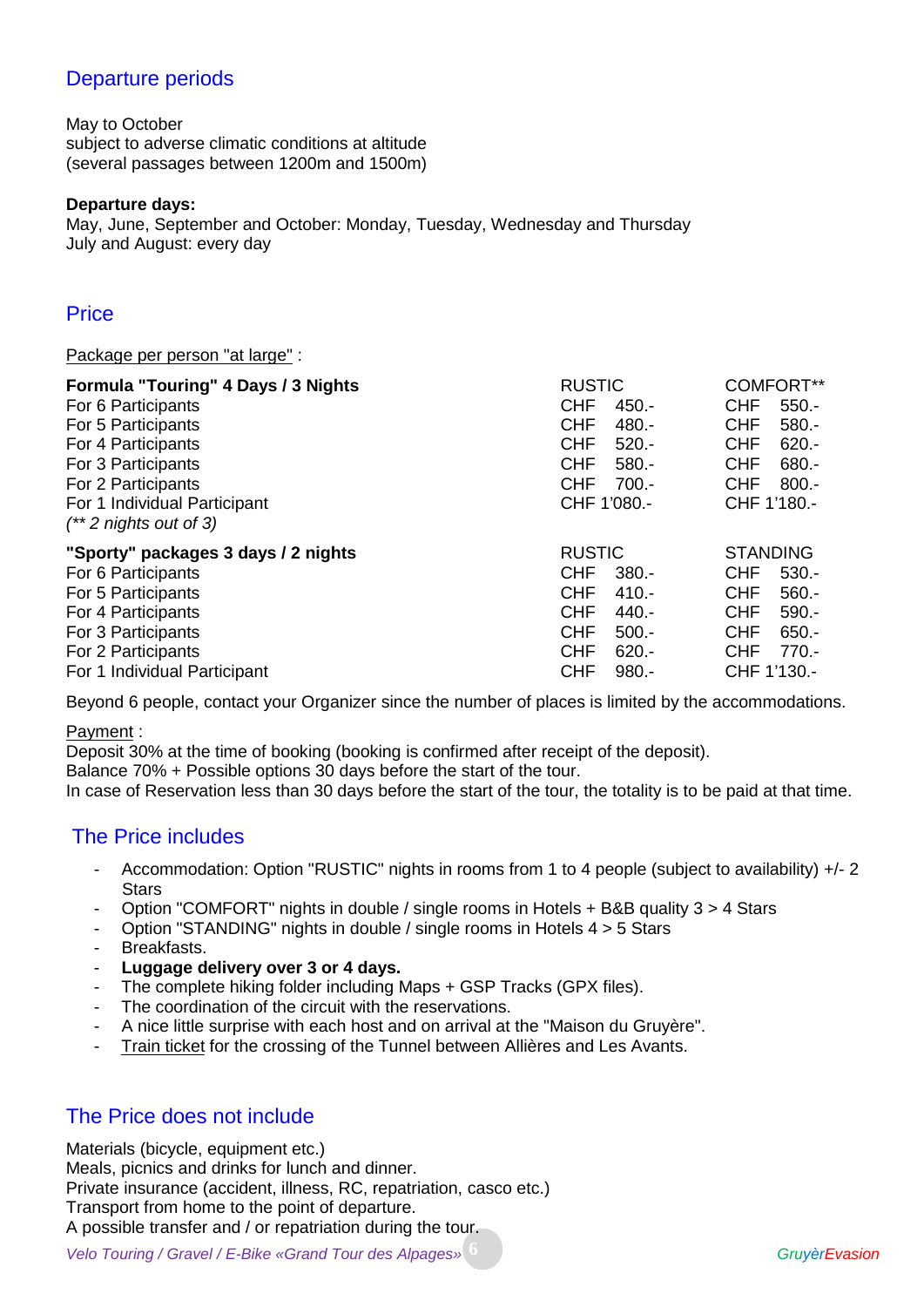Mechanical and / or medical assistance. Accompaniment by a guide. Anything not listed in "Price includes"

## Services: Variants and Options

#### **Transfer and / or repatriation during the tour:**

In case of necessity due to weather conditions in particular possibility to organize a transfer and / or repatriation against a supplement paid cash during the service. Price: CHF 3.-- per km traveled – Round trip - by the driver / vehicle performing the service (1 driver + 1 vehicle)

**"Custom" version:** Possibility to build a tailor-made project adapted to the skills and wishes of the Participants.

#### **Electric bike rental (E-bike):**

To simplify your life and in particular your trip to Gruyère, it is possible to rent your machine (bike) on site from a specialized partner brand: Price: from CHF 150.- / CHF 200.- for the stay (3 > 4 days) To be booked in advance!

#### **Night before and /or after the tour** :

Your organizer will gladly book accommodation near the place of Departure / Arrival (Pringy-Gruyères).

#### **Accompaniment by a guide:**

For an accompaniment by a certified guide, ask us for a personalized offer! NB The organizer collaborates with certified guides who know the region.

#### Booking / Cancellation

Reservation: At least 10 days before the start of the tour.

Cancellation:

At least 10 days before the start of the tour: says 30% In case of cancellation between the day before the start and the <sup>9th</sup> day before the start of the tour: says 50%

#### **Responsibilities**

Each participant must be compulsorily insured privately in civil liability and against accidents, without reservation.

It is advisable to take out insurance for repatriations (especially abroad) as well as a casco "cycles".

The organizer of the tour declines all responsibility in case of accident / illness, theft, damage to others as well as for damage to the personal equipment of the participants (bicycle etc.).

*The organizer:*

*GruyèrEvasion 2022*

*All rights reserved*